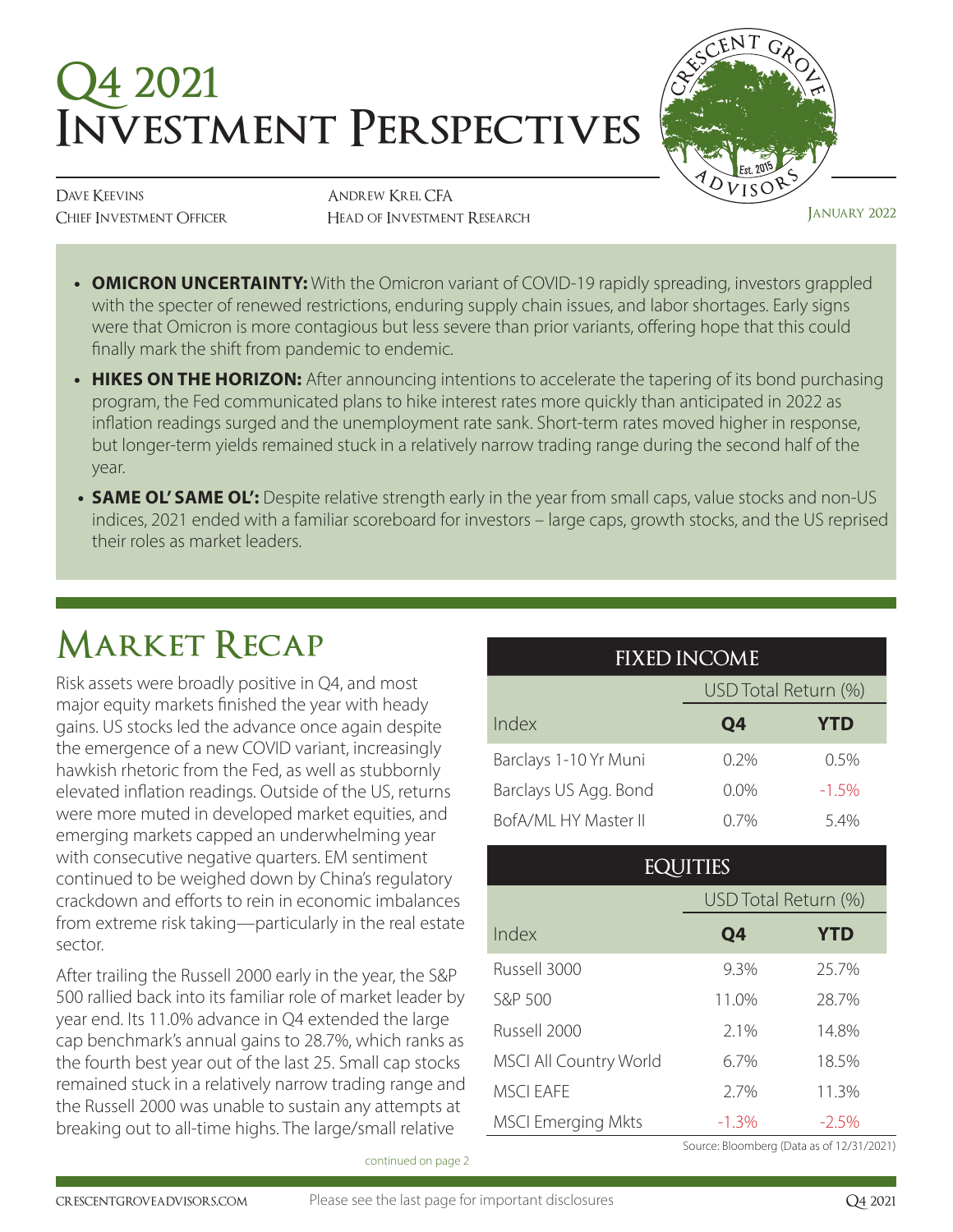performance dynamic mirrored the growth/value trajectory in 2021; value started strong but barely managed to make new highs after Q2, whereas growth surged higher in Q4 and closed 2021 near all-time highs.

For the tenth year out of the last twelve, non-US stocks lagged their US counterparts—as measured by the MSCI All Country World ex. USA and Russell 3000 returns. The uneven global economic recovery and a weakening growth impulse from China continued to weigh on non-US equities, and the general tilt toward cyclical sectors has continued to make them vulnerable to underperformance outside of robust economic expansions. Within the non-US complex, emerging markets' returns lagged again as China's political leadership remained steadfast in its desire to curb speculative excesses and implement social reforms under the driving theme of "common prosperity". The MSCI China Index finished with a -21.7% return for the year, and China's massive weight in the MSCI EM Index led to a 2.5% decline for the EM benchmark in 2021.

On the fixed income side of the ledger, despite trading as high as 1.7% and as low as 1.3% during the quarter, the 10 year Treasury yield closed Q4 virtually unchanged at 1.5%. This came against a backdrop of higher inflation readings, with November's Consumer Price Index (CPI) print showing a 6.8% year-over-year increase—the highest level since 1982. Moreover, Fed Chair Jerome Powell confirmed the central bank's intentions of tapering its asset purchase program more quickly than previously planned, and meeting minutes from the FOMC's December meeting showed an increased likelihood of multiple interest rate hikes in 2022. The Barclays Aggregate Bond Index took the news in stride, finishing flat for the quarter, but rising yields in Q1 underpinned the index's -1.5% return for the year.

Credit markets ended 2021 on a positive note as investors continued to search for yield and remained sanguine about the prospects for corporate health. The BofA/ML High Yield Index posted a 0.7% gain for the quarter, bringing its annual return to 5.4%. Credit spreads—or the excess yield that investors demand for holding riskier debt relative to Treasuries—closed the year near multi-year lows and within reach of their all-time low levels.

#### **VARIANT VOLATILITY**

The fourth quarter saw the emergence of yet another COVID variant of concern, Omicron. Early fears about Omicron's rapid spread moderated somewhat as data began to suggest that it would be much less severe than the previously dominant Delta variant. From the market's perspective, anxiety dissipated quickly. Consider the chart below that shows the Cboe VIX Index—a measure of how much volatility investors are expecting from the S&P 500 over the next 30 days. More colloquially, the VIX is also known as the "fear index", and generally spikes higher during periods of market turbulence and uncertainty. The initial COVID outbreak in Q1 2020 is unmistakable on the chart; the VIX jumped to its highest level since the global financial crisis as markets were experiencing swings of 5% or more some days. The subsequent variants noted on the chart caused their own episodes of volatility after being identified, but each peaked at a lower level before the VIX resumed its broader downtrend.



Source: Bloomberg (Data as of 12/31/2021)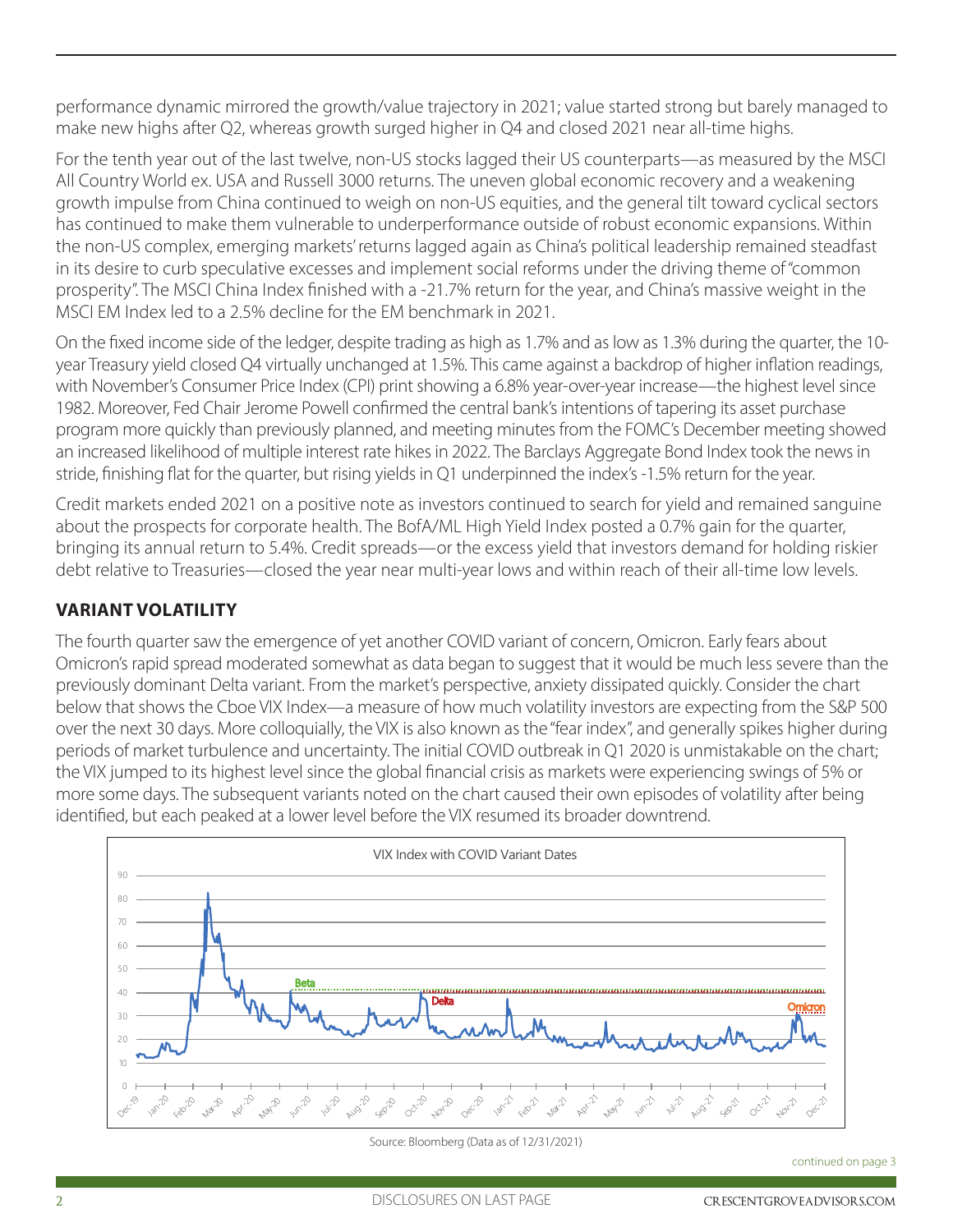While we by no means want to diminish the ongoing healthcare implications, the takeaways for markets and the economy appear clear. For one, investors' reaction function is becoming increasingly muted. The knee-jerk "sell first, ask questions later" mentality has evolved into a more discerning approach as evidenced by the lower spikes in volatility. Second and perhaps most importantly, there is optimism that Omicron could represent the transition of COVID from pandemic to endemic. Because it is so highly contagious—even among vaccinated persons it appears increasingly likely that herd immunity will finally be achieved. Add in the approval of effective therapeutics, and there were reasons to be optimistic about the trajectory of COVID.

#### **POWELL PUTS MARKETS ON NOTICE**

As Omicron caused a COVID spike in Q4, headline inflation readings also spiked to levels not seen since the 1980s. Federal Reserve Chairman Jerome Powell and his colleagues finally delivered the about-face that many investors had been calling for, acknowledging that predictions of a "transitory" bout of higher inflation were incorrect. More broadly, it was becoming increasingly clear that the Fed was already behind the curve; not only was inflation running hot, but the headline unemployment rate was approaching 4% and the cost of capital was not an impediment for economic activity.

In light of the Fed's revised guidance, markets began to rapidly adjust their expectations. The chart below shows this trajectory by looking at Fed Funds futures—representing the market's best guess at what Fed policy will be at a given point in time—for the end of 2022 in blue. After barely pricing in a single 25 basis point increase through Q3, expectations jumped to reflect three hikes by the end of the year.



Source: Bloomberg (Data as of 12/31/2021)

Despite the clear shift in Fed rhetoric and the upward revisions for rate expectations in the near term, longerterm expectations suggested that the market remained confident in the Fed's ability to control inflation and doubtful that they could hike rates meaningfully higher without damaging the economy. Specifically, the black line on the chart above shows the market's expectations for the Fed's policy rate at the end of 2025—effectively investors' best guess at where this rate hike cycle would peak. After getting as high as 2%, the long-term pricing closed the year at roughly 1.7%, suggesting a "faster but fewer" approach for the Fed this cycle. Contrasted with the dashed red line at 2.5%—the Fed's published assumptions about the long-term level for rates—investors are clearly viewing the Fed's guidance with a healthy dose of skepticism this cycle.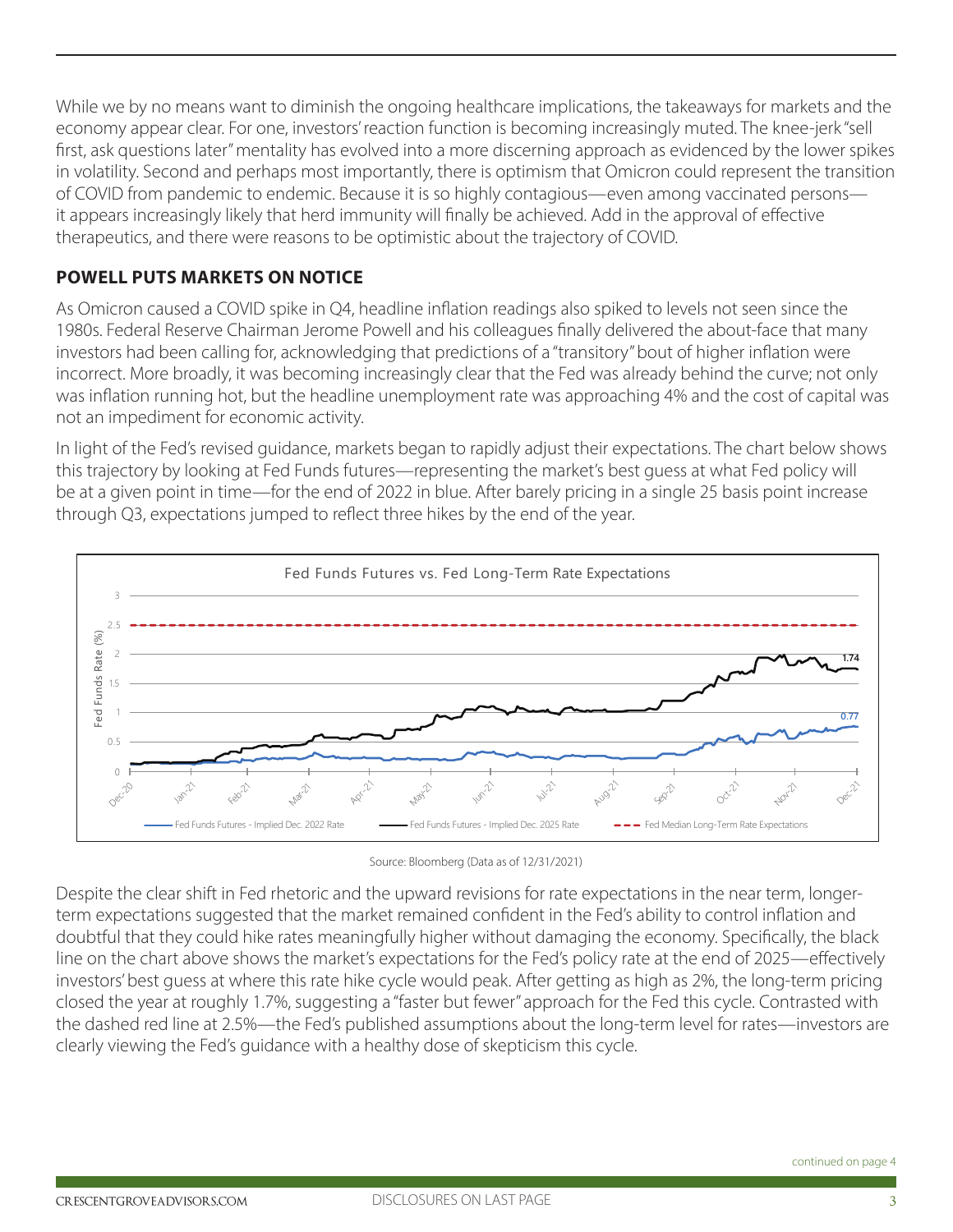#### **BUILD BACK BETTER BREAKDOWN**

After months of discussions about the multi-trillion dollar "Build Back Better" budget reconciliation bill that was set to expand the social safety net, spend billions on green energy initiatives, and raise taxes, Democrats' legislative hopes were dealt a significant blow as West Virginia Senator Joe Manchin publicly withdrew his support for the bill. Manchin offered a framework for a reduced package, but the general consensus is that the bill will have a steeply uphill climb toward passage in an election year—particularly if Democrats begin shifting their focus to voting rights legislation.

Without arguing the merits of the bill itself, the clear question for investors is whether a slimmer US budget in 2022 will have an impact on the economy and/or markets. Based on the current estimates from the Congressional Budget Office, the budget reduction from 2021 to 2022 would represent the largest fiscal cliff since World War II. As it currently stands, government outlays would decline from approximately \$6.8 trillion in 2021 to \$5.5 trillion in 2022, representing a spending reduction of nearly 20%, or a decrease of roughly 6.5% of GDP.

To be sure, the absolute levels of spending remain staggering in a historical context. How much the markets choose to focus instead on the rate of change remains to be seen, but it is worth noting that the last time we saw a spending reduction of this magnitude was from 1946 to 1948. Over those three years, the budget shrank 40%, 38%, and 14% on a year-over-year basis. The S&P 500 price return in those years? -12%, 0%, and -1%, respectively. Investors should take those figures with a large grain of salt given the apples-to-oranges comparison between markets then and now, but perhaps it offers some cautionary guideposts to consider if the Democrats' flagship legislation fails to materialize.

#### **ONE OF THESE THINGS IS NOT LIKE THE OTHER**

One of the consensus views coming into 2021 was that the rollout of vaccines and accompanying economic re-opening would catalyze relative returns for beaten up segments of the market. Small caps and non-US stocks were at the top of many prognosticators lists for good reason: relative valuations were attractive versus US large caps and looked ripe for a mean reversion in a more favorable macro environment. However, as the year unfolded, US large cap stocks once again outperformed other major markets. Notably, as illustrated on the chart below showing the annual price returns as well as the high and low water marks, other markets closed the year meaningfully off their highs, while the S&P 500 showed strength into year-end.



Source: Bloomberg (Data as of 12/31/2021)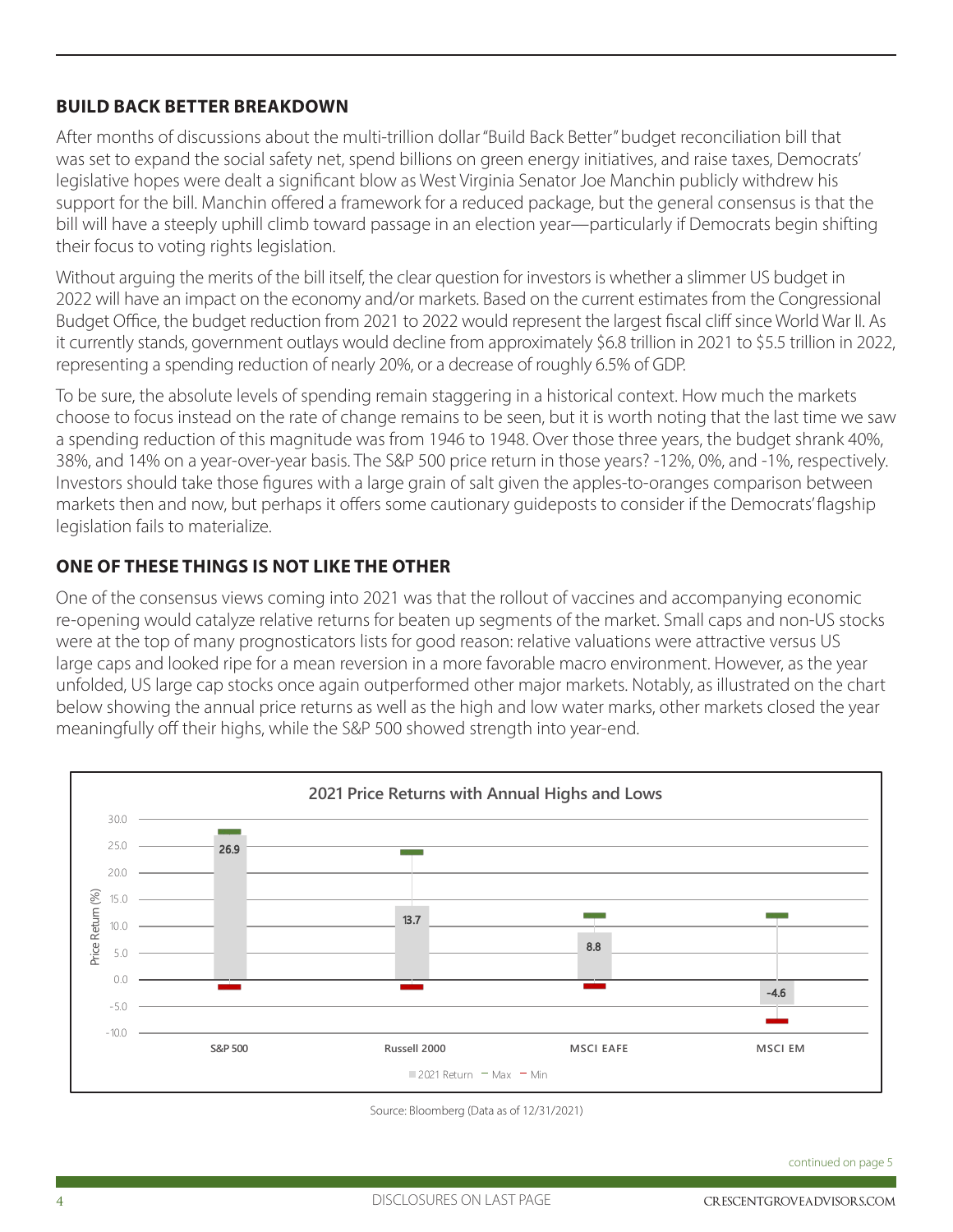Clearly, EM stocks have been dealing with their own set of idiosyncratic issues, most notably manifesting itself via weakness in Chinese markets. European and Japanese markets had troubles navigating COVID and the uneven global economic recovery. US small caps faltered as US growth expectations slowed and interest rates stopped rising. History would suggest that the persistent, lopsided outperformance from US large caps will eventually come to an end, but 2021's results reinforced the old market adage: "The trend is your friend".  $\bullet$ 

### **2022: Less of the Same?**

As discussed in prior sections, 2022 is poised to usher in a wave of changing macro fundamentals relative to 2020 and 2021 with varying implications for investors. The world would happily welcome a return to normalcy as it relates to COVID protocols, travel, etc., but the concomitant normalization in financial markets may not be as warmly embraced. Below, we highlight three key dynamics that investors should watch closely in the new year.

- 1) **TIGHTER MONETARY CONDITIONS.** With the Fed tapering its quantitative easing programs aimed at supporting the Treasury and mortgage markets, the central bank's balance sheet will stop expanding in 2022 and may ultimately start contracting for the first time since 2018. Moreover, with the Fed suggesting that it will hike rates three times in 2022, measures of financial conditions will begin to reflect a much less supportive monetary backdrop.
- 2) **GROWTH DECELERATION.** After roughly 18 months of economic recovery fueled by monetary and fiscal largesse, economic growth is likely to decelerate toward its longer-term trend in 2022. Bloomberg consensus estimates expect GDP growth of 3.9% for 2022, down from just under 6.0% in 2021. The chart below shows a key gauge of US manufacturing health—the Institute for Supply Management's Purchasing Managers' Index—on a year-over-year basis versus the S&P 500's earnings per share. The PMI data is advanced by six months and suggests that corporate earnings growth will also be coming off the boil.



Source: Bloomberg (Data as of 12/31/2021)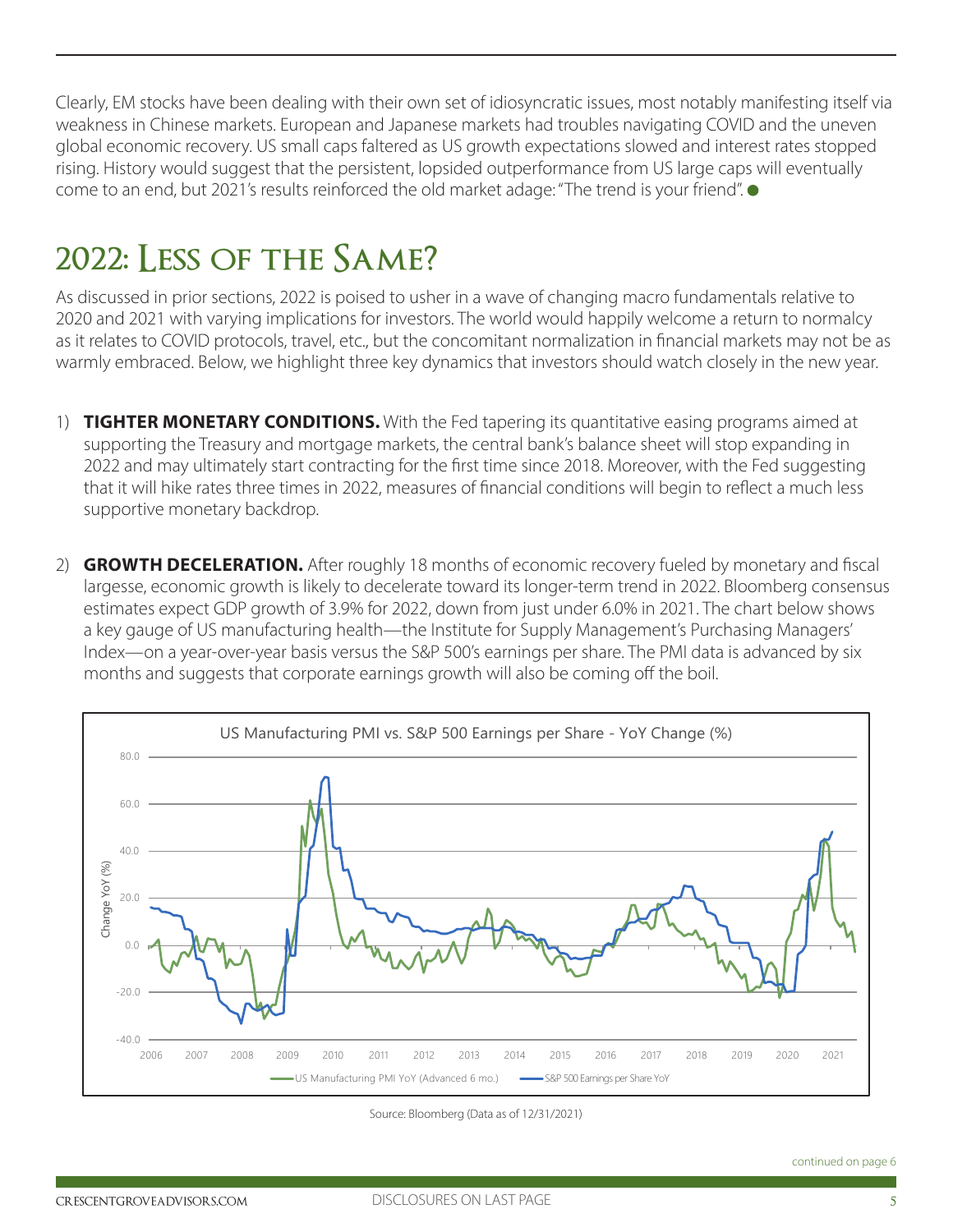3) **ALL-TIME HIGH MARGINS**. After an extraordinary run for corporate margins off their pandemic lows, analysts see less scope for margin expansion in 2022. The chart below shows analyst estimates for S&P 500 operating margins in green, overlaid against the S&P 500 Index level in blue over the last 15 years. With price and wage pressures building alongside the likelihood of higher interest rates, it is reasonable to wonder if margins can sustain these lofty levels—comfortably above their peak in the prior cycle. For investors, it is clear that the most fruitful periods for the S&P 500 have been when margins are expanding (red arrows), so a consolidation phase may be in the offing.



Source: Bloomberg (Data as of 12/31/2021)

These dynamics are by no means a death knell for risk assets, but it seems increasingly likely that 2022 will see a handoff from liquidity-driven markets to fundamentals-driven markets. Investors should prepare for bouts of volatility as markets reposition amid an evolving macro regime.

### **Chart of the Quarter**

With the Fed preparing to embark on an interest rate hiking cycle—likely in the first half of 2022—investors are rightly wondering how much scope the central bank has to increase its benchmark policy rate before it begins to choke off economic growth. Economists have numerous, granular ways to measure the degree to which monetary policy is accommodative or restrictive, but sometimes a more intuitive approach can provide helpful context.

The Q4 Chart of the Quarter on the following page takes a long-term view of the Fed Funds target rate, going back to its inception in 1971. The green line shows the trajectory of Fed policy, ebbing and flowing through economic cycles and inflation regimes—perhaps most notably and apropos of the current environment, when Fed Chair Paul Volcker oversaw dramatic interest rate hikes in the early 1980s to combat elevated consumer prices. The nuance is that we are using the so-called Fed Funds "shadow rate" for periods after the global financial crisis. The shadow rate provides an estimate of the effective policy rate when accounting for the Fed's quantitative easing measures and can dip into negative territory. In other words, even though the Fed has not explicitly taken rates below zero, their QE programs have had an equivalent effect. Additionally, the red shaded areas represent US recessions on the chart, and we added a simple "best fit" line (dotted blue) that shows the trajectory of rates over this 50-year period.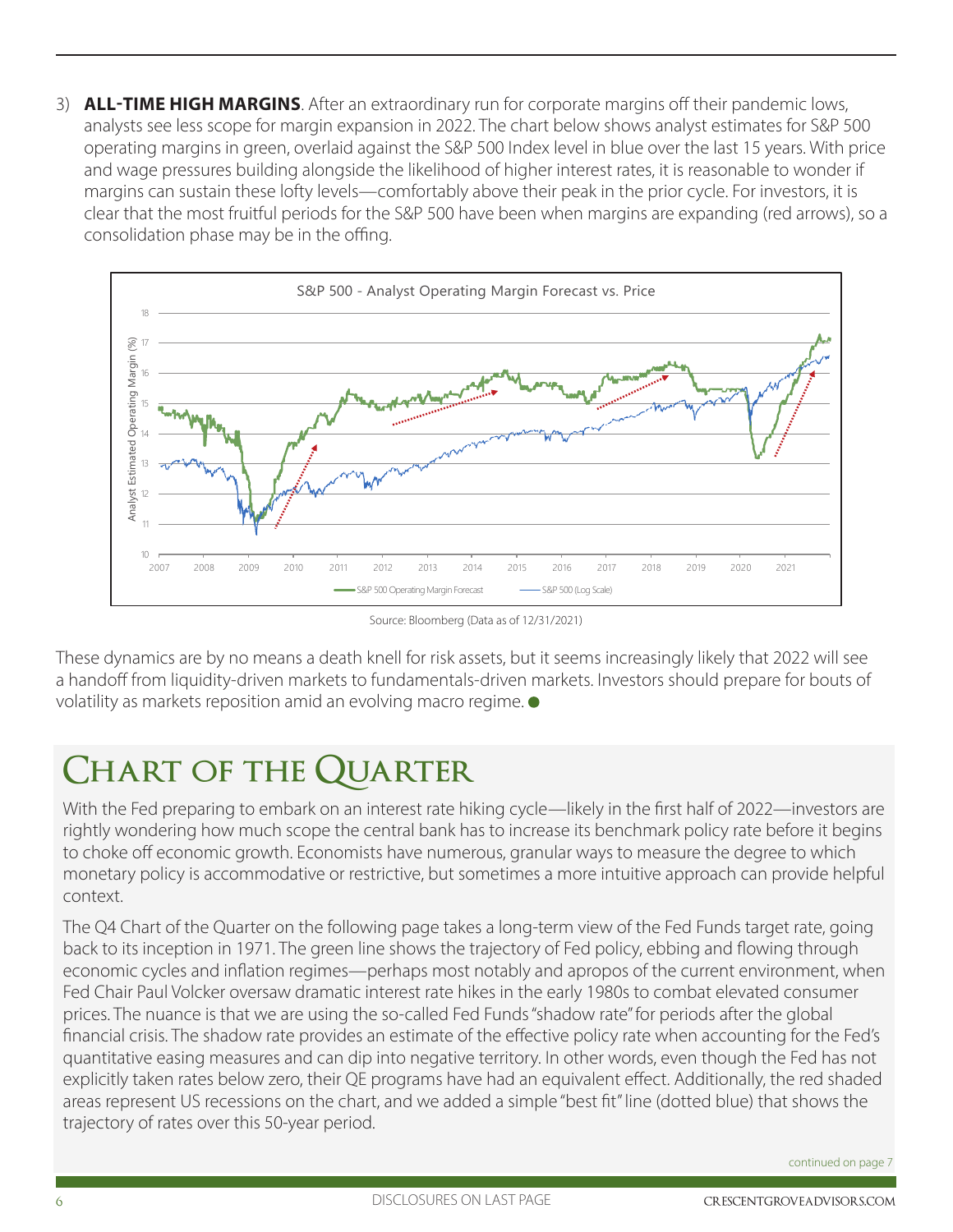

Source: Bloomberg (Data as of 12/31/2021)

The implications of this chart are numerous. For one, the trend for the Fed Funds rate is decidedly lower over time. Each successive hiking cycle after the early 1980s has seen a lower peak for Fed Funds before the economy entered a recession. This is partly a function of the structural evolution of the economy and demographics, but it also speaks directly to the extraordinary accumulation of debt in recent decades. As interest rates rise, debt costs more to service. The Fed has stopped short of causing a catastrophic—if cathartic—default cycle and has arguably been the greatest enabler of the growing indebtedness by keeping rates low. To think that leadership would have the political will to pursue a different tact this cycle would be ignoring roughly 40 years of empirical evidence. Hence, the concept of the "Fed put", or the idea that the central bank will backstop markets when they experience some degree of losses, remains alive and well.

Second, the recessionary periods on the chart have typically occurred after the Fed Funds rate is 2-3% above the long-term trendline. With the trendline now around -1%, that would seem to suggest that the Fed could hike rates to somewhere between 1% and 2%—after unwinding their QE program and taking the shadow rate out of negative territory—before impairing the economy. This would be consistent with the "lower peaks" comment in the prior paragraph; the most recent Fed hiking cycle topped out at 2.5% in 2019. This would also jibe with the market's skepticism that the Fed can achieve its stated long-term target rate this cycle, as evidenced by Fed Funds futures pricing.

For investors, the simple rule of thumb is that stocks tend to outperform bonds unless the economy is entering a recessionary period. Volatility may trend higher as investors digest the rising rate environment and rotate their underlying exposures, but this analysis would suggest that we are a number of rate hikes away from the true "risk off" tipping point.  $\bullet$